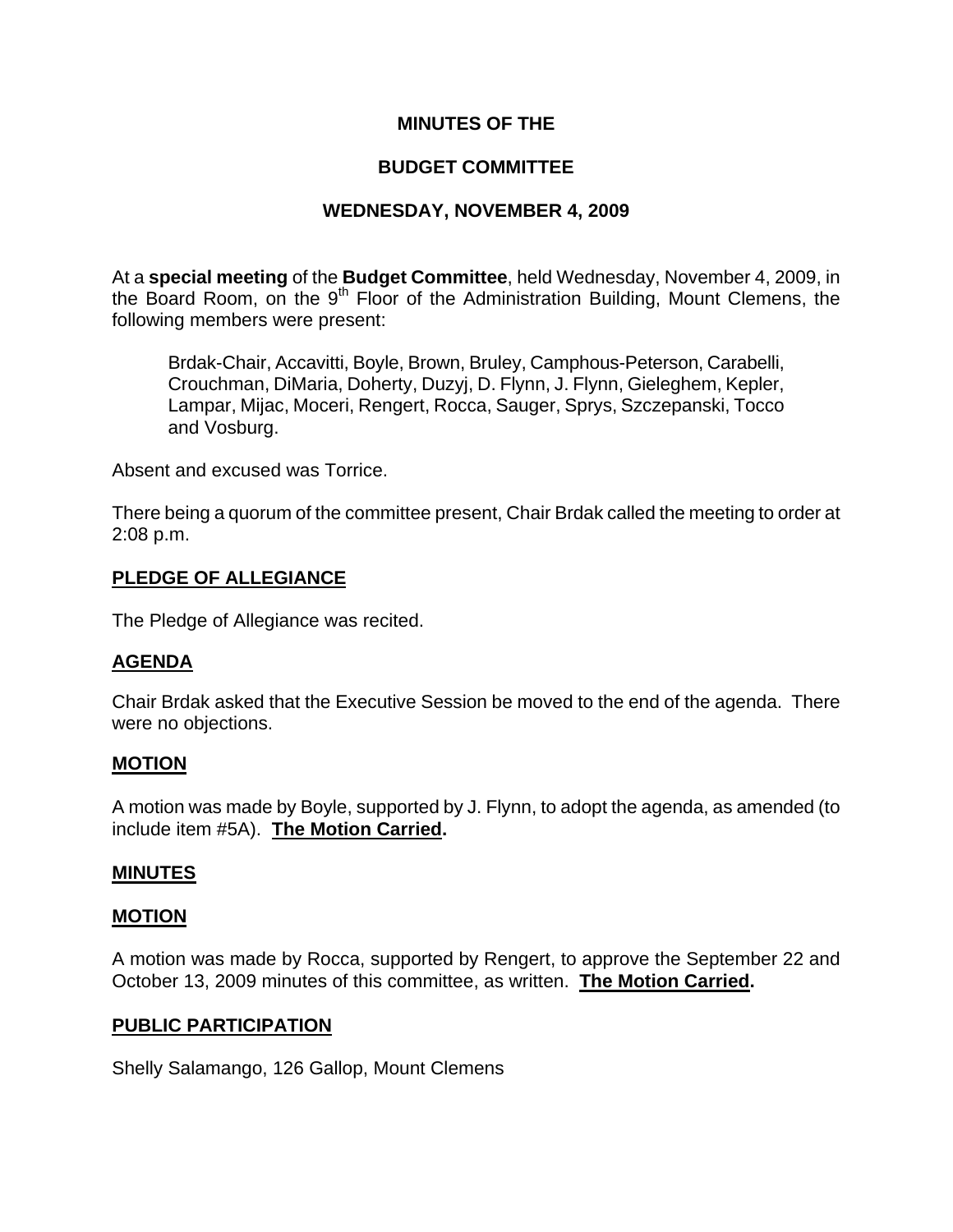# **CONTINUATION OF THE POLICY ADOPTED DECEMBER 13, 2007 REGARDING COMMISSIONERS' PER DIEM AND MILEAGE REIMBURSEMENT**

## **COMMITTEE RECOMMENDATION – MOTION**

A MOTION WAS MADE BY DOHERTY, SUPPORTED BY DUZYJ, TO RECOMMEND THAT THE BOARD OF COMMISSIONERS APPROVE CONTINUATION OF THE POLICY ADOPTED ON DECEMBER 13, 2007 WHICH PROHIBITS COUNTY COMMISSIONERS FROM RECEIVING PER DIEM AND MILEAGE COMPENSATION ABOVE THE AMOUNT OF BASE SALARIES UNLESS REQUIRED BY LAW, WHICH WOULD BE FOR COUNTY COMMISSIONERS SITTING ON THE COMMUNITY HEALTH SERVICES BOARD.

The following commissioner spoke: Vosburg.

Chair Brdak called for a vote on the motion and **THE MOTION CARRIED.**

# **RECEIVE AND FILE REPORT ON 2010 REDUCTIONS**

## **MOTION**

A motion was made by Brown, supported by Vosburg, to receive and file the report on 2010 budget reductions.

The following commissioner spoke: Brdak.

Chair Brdak called for a vote on the motion and **The Motion Carried.**

#### **2010 BUDGET REDUCTIONS**

**Circuit Court (Circuit Court, Friend of the Court, Family Counseling, Family Court-Juvenile Division, Law Library, Probation-District Court, Reimbursement, Child Care Fund-Juvenile Court Programs/Placements, and Adult Drug Court)**

#### **COMMITTEE RECOMMENDATION – MOTION**

A MOTION WAS MADE BY SZCZEPANSKI, SUPPORTED BY CROUCHMAN, TO RECOMMEND THAT THE BOARD OF COMMISSIONERS ADOPT THE 2010 BUDGET REDUCTIONS FOR CIRCUIT COURT AS OUTLINED.

The following commissioner spoke: Doherty.

Chair Brdak called for a vote on the motion and **THE MOTION CARRIED.**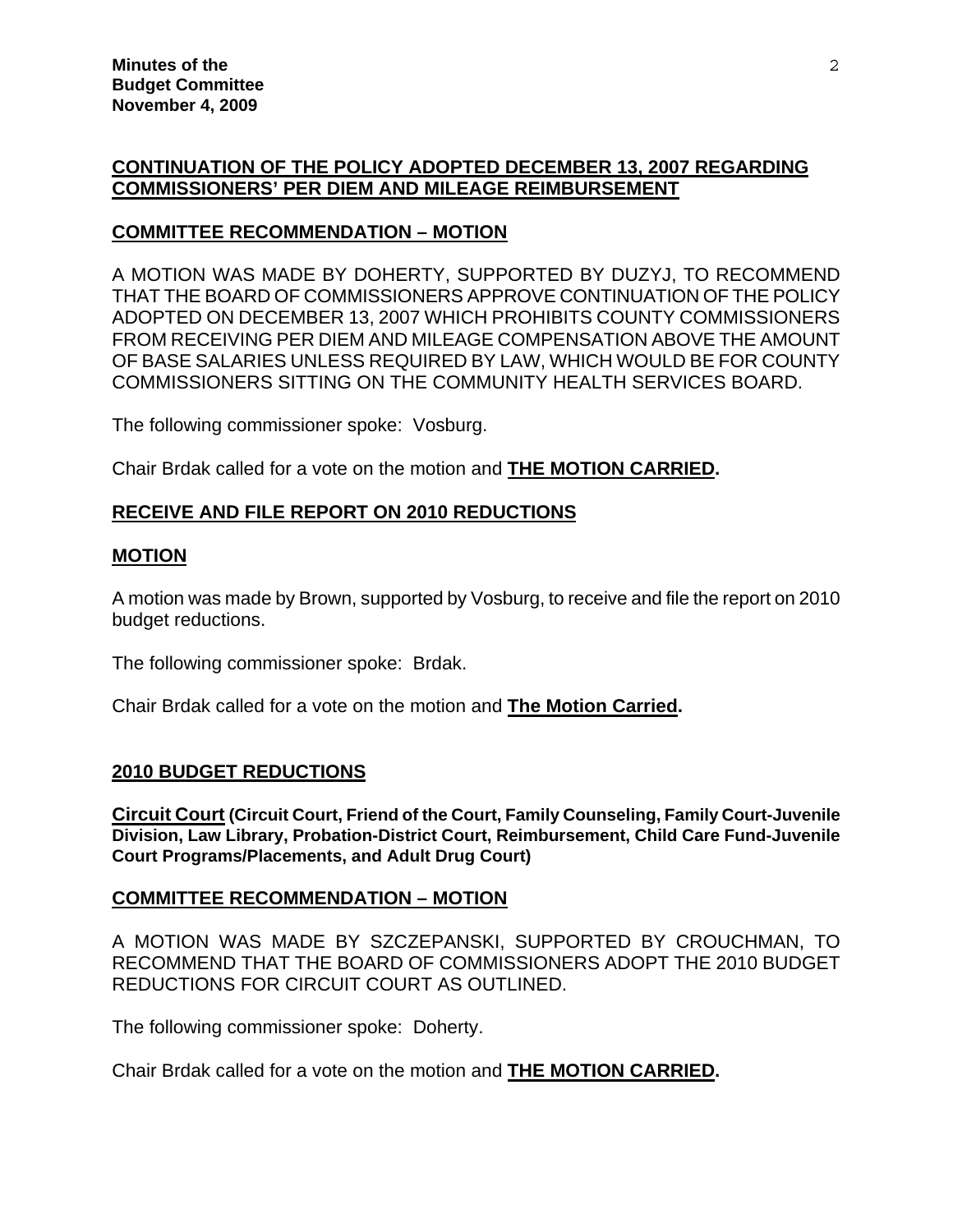### **Probate Court (Mental and Wills & Estates Divisions)**

## **COMMITTEE RECOMMENDATION – MOTION**

A MOTION WAS MADE BY BROWN, SUPPORTED BY BRULEY, TO RECOMMEND THAT THE BOARD OF COMMISSIONERS ADOPT THE 2010 BUDGET REDUCTIONS FOR PROBATE COURT AS OUTLINED.

The following commissioner spoke: Duzyj.

Chair Brdak called for a vote on the motion and **THE MOTION CARRIED.**

## **Child Care-Juvenile Justice Center**

## **COMMITTEE RECOMMENDATION – MOTION**

A MOTION WAS MADE BY SZCZEPANSKI, SUPPORTED BY VOSBURG, TO RECOMMEND THAT THE BOARD OF COMMISSIONERS ADOPT THE 2010 BUDGET REDUCTIONS FOR THE JUVENILE JUSTICE CENTER AS OUTLINED.

The following commissioner spoke: Doherty.

Chair Brdak called for a vote on the motion and **THE MOTION CARRIED.**

#### **Corporation Counsel**

# **COMMITTEE RECOMMENDATION – MOTION**

A MOTION WAS MADE BY J. FLYNN, SUPPORTED BY SAUGER, TO RECOMMEND THAT THE BOARD OF COMMISSIONERS ADOPT THE 2010 BUDGET REDUCTIONS FOR CORPORATION COUNSEL AS OUTLINED. **THE MOTION CARRIED.** 

#### **Health Department**

#### **COMMITTEE RECOMMENDATION – MOTION**

A MOTION WAS MADE BY BRULEY, SUPPORTED BY SZCZEPANSKI, TO RECOMMEND THAT THE BOARD OF COMMISSIONERS ADOPT THE 2010 BUDGET REDUCTIONS FOR THE HEALTH DEPARTMENT AS OUTLINED (\$1,951,350 IN CUTS AND \$148,650 IN REVENUE).

Mr. Tom Kalkofen overviewed his proposal.

The following commissioners spoke: Duzyj, Bruley, Doherty and Vosburg.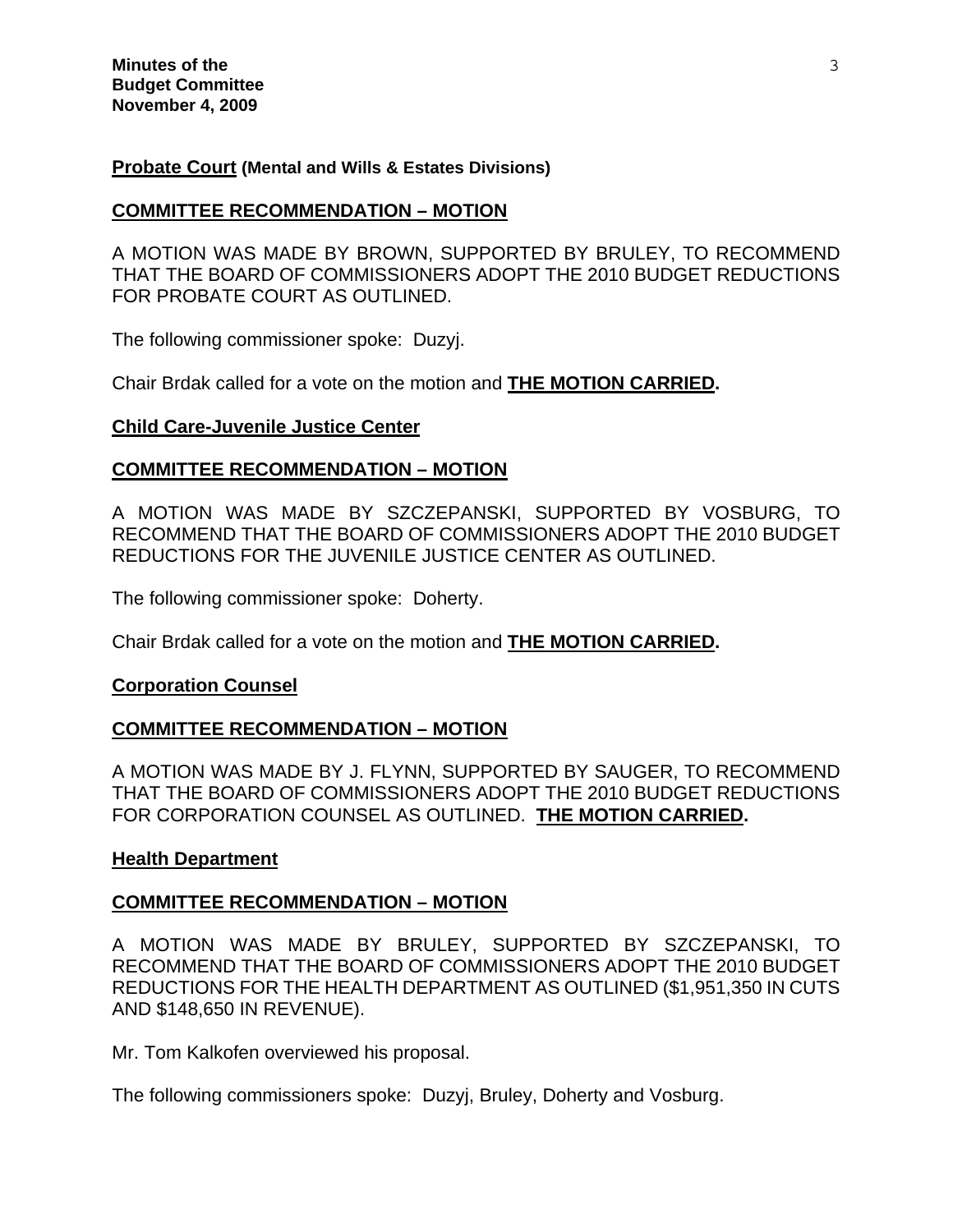Commissioner Doherty requested separation of the fees.

The following commissioners spoke: Sprys, Gieleghem, Brdak and Brown.

Commissioner Doherty withdrew her request.

Chair Brdak called for a vote on the motion and **THE MOTION CARRIED WITH DOHERTY, RENGERT, SPRYS AND VOSBURG VOTING "NO."** 

#### **Parks Fund**

#### **COMMITTEE RECOMMENDATION – MOTION**

A MOTION WAS MADE BY SZCZEPANSKI, SUPPORTED BY KEPLER, TO RECOMMEND THAT THE BOARD OF COMMISSIONERS ADOPT THE 2010 BUDGET REDUCTIONS FOR THE PARKS AND RECREATION FUND AS OUTLINED. **THE MOTION CARRIED.** 

#### **Resident Adult Hospitalization**

#### **COMMITTEE RECOMMENDATION – MOTION**

A MOTION WAS MADE BY SZCZEPANSKI, SUPPORTED BY DiMARIA, TO RECOMMEND THAT THE BOARD OF COMMISSIONERS ADOPT THE 2010 BUDGET REDUCTIONS FOR THE RESIDENT ADULT HOSPITALIZATION AS OUTLINED.

The following commissioner spoke: Doherty.

Chair Brdak called for a vote on the motion and **THE MOTION CARRIED.** 

#### **Finance Department**

#### **COMMITTEE RECOMMENDATION – MOTION**

A MOTION WAS MADE BY DiMARIA, SUPPORTED BY CARABELLI, TO RECOMMEND THAT THE BOARD OF COMMISSIONERS APPROVE FILLING OF THE IMPENDING FINANCE DIRECTOR VACANCY THROUGH THE PERFORMANCE OF AN EXTERNAL CANDIDATE SEARCH; OPTION B INCLUDES A \$25,000 EXPENDITURE FOR A CONSULTANT TO OVERSEE THE SEARCH AND THE LAYOFF OF TWO SENIOR ACCOUNTANTS FOR A NET SAVINGS BELOW CURRENT COSTS OF \$194,123.

The following commissioners spoke: Rengert, Brdak, Sauger, Gieleghem, Duzyj and Crouchman.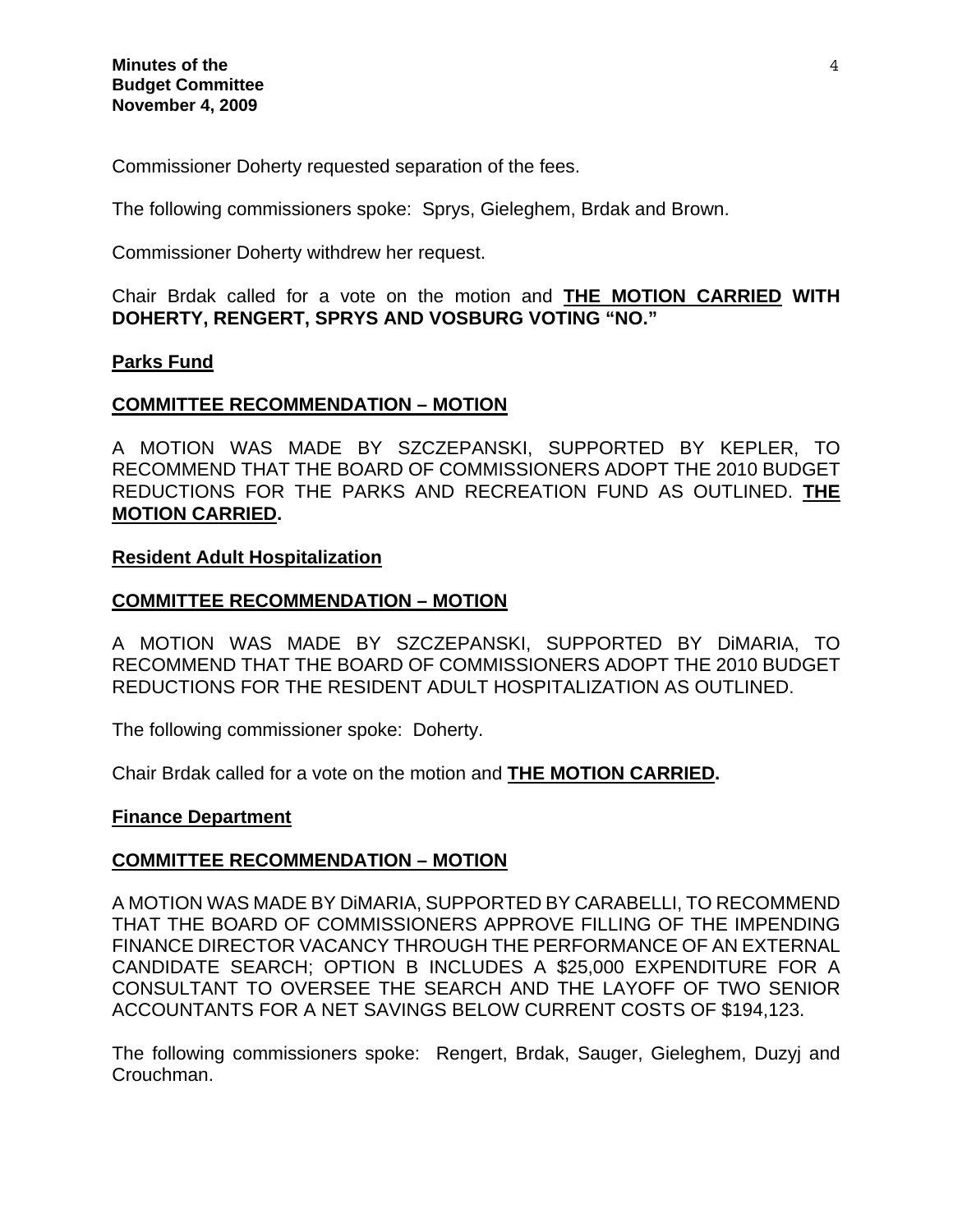# **SUBSTITUTE COMMITTEE RECOMMENDATION – MOTION**

A MOTION WAS MADE BY DOHERTY, SUPPORTED BY DUZYJ, TO RECOMMEND THAT THE BOARD OF COMMISSIONERS APPOINT AN INTERIM FINANCE DIRECTOR FOR 2010.

The following commissioner spoke: Doherty.

Board Chair Gieleghem had a point of information. He questioned if the substitute motion is acceptable because committee is dealing with the budget and the substitute motion sets a policy.

Chair Brdak accepted the substitute motion.

During discussion, Mr. Diegel noted that the cost savings for the substitute motion would be equal with Option A.

The following commissioners spoke: Sauger, Gieleghem, Duzyj, Bruley, Szczepanski, Rengert, J. Flynn, Kepler, Doherty and DiMaria.

# **MOTION**

A motion was made by Crouchman, supported by Sprys, to call for the question.

A roll call vote was taken as follows:

Voting Yes were Accavitti, Boyle, Brdak, Brown, Bruley, Carabelli, Crouchman, DiMaria, D. Flynn, J. Flynn, Gieleghem, Kepler, Lampar, Mijac, Moceri, Rocca, Sauger and Sprys. There were 18 "Yes" votes.

Voting No were Doherty, Duzyj, Rengert, Szczepanski, Tocco and Vosburg. There were 6 "No" votes.

# **The Motion Carried.**

A ROLL CALL VOTE WAS TAKEN ON THE SUBSTITUTE MOTION AS FOLLOWS;

VOTING YES WERE BROWN, CARABELLI, CROUCHMAN, DiMARIA, DOHERTY, DUZYJ, J. FLYNN, RENGERT, ROCCA, SAUGER AND VOSBURG. THERE WERE 11 "YES" VOTES.

VOTING NO WERE ACCAVITTI, BOYLE, BRDAK, BRULEY, D. FLYNN, GIELEGHEM, KEPLER, LAMPAR, MIJAC, MOCERI, SPRYS, SZCZEPANSKI AND TOCCO. THERE WERE 13 "NO" VOTES.

#### **THE MOTION WAS DEFEATED.**